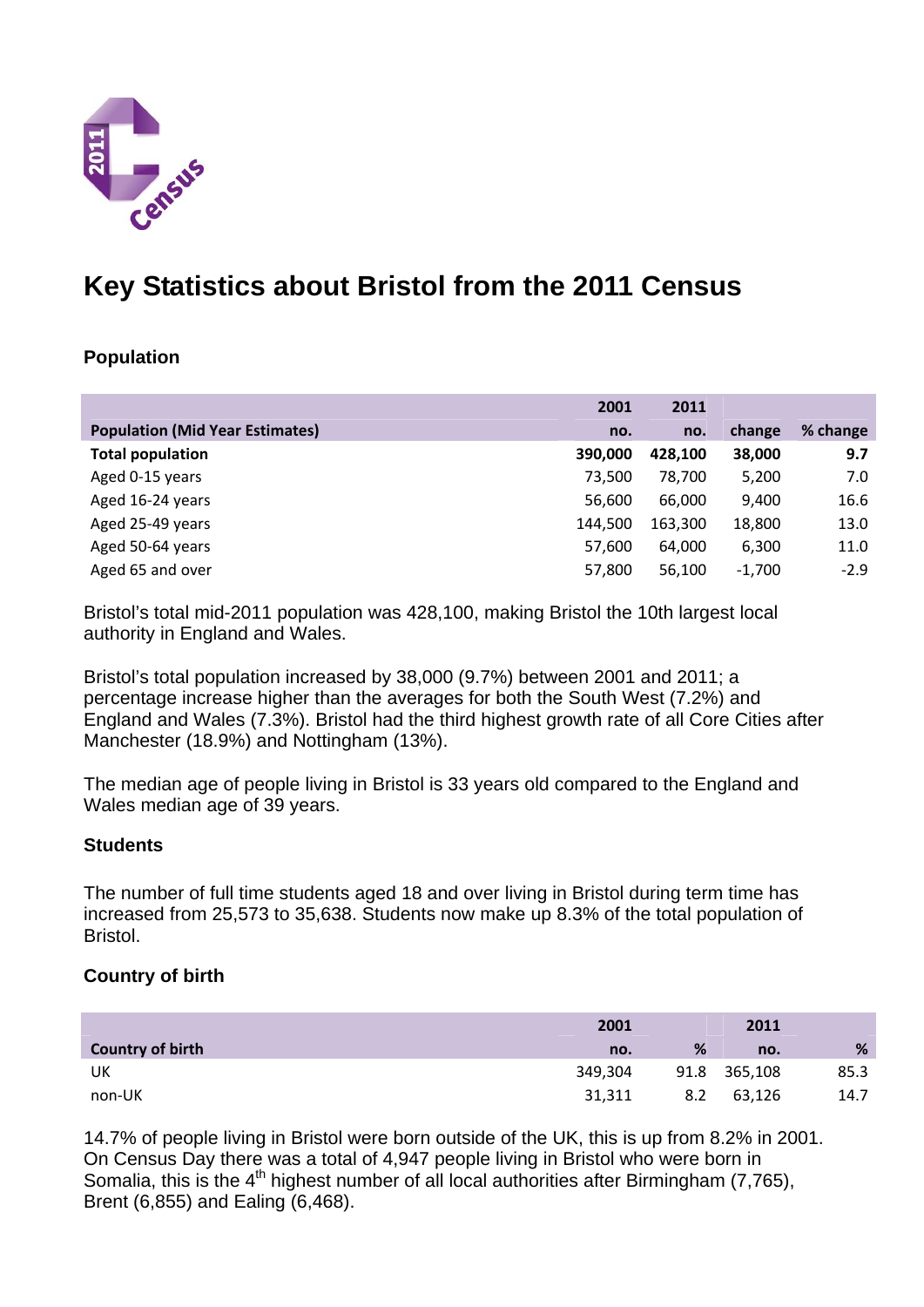# **Ethnicity**

|                                               | 2001    |       | 2011    |       |
|-----------------------------------------------|---------|-------|---------|-------|
| <b>Ethnic group</b>                           | no.     | %     | no.     | %     |
| All people                                    | 380,615 | 100.0 | 428,234 | 100.0 |
| <b>Total White</b>                            | 349,530 | 91.8  | 359,592 | 84.0  |
| White: British                                | 335,085 | 88.0  | 333,432 | 77.9  |
| White: Irish                                  | 4,321   | 1.1   | 3,851   | 0.9   |
| White: Gypsy or Irish Traveller               | n/a     | n/a   | 359     | 0.1   |
| White: Other White                            | 10,124  | 2.7   | 21,950  | 5.1   |
| <b>Total Black and minority ethnic groups</b> | 31,085  | 8.2   | 68,642  | 16.0  |
| Mixed/multiple ethnic group                   | 7,934   | 2.1   | 15,438  | 3.6   |
| Indian                                        | 4,595   | 1.2   | 6,547   | 1.5   |
| Pakistani                                     | 4,050   | 1.1   | 6,863   | 1.6   |
| Bangladeshi                                   | 1,230   | 0.3   | 2,104   | 0.5   |
| Chinese                                       | 2,149   | 0.6   | 3,886   | 0.9   |
| Other Asian                                   | 984     | 0.3   | 4,255   | 1.0   |
| <b>Black African</b>                          | 2,310   | 0.6   | 12,085  | 2.8   |
| <b>Black Caribbean</b>                        | 5,585   | 1.5   | 6,727   | 1.6   |
| Other Black                                   | 936     | 0.2   | 6,922   | 1.6   |
| Arab                                          | n/a     | n/a   | 1,272   | 0.3   |
| Any other ethnic group                        | 1,312   | 0.3   | 2,543   | 0.6   |

The Black and Minority Ethnic (BME) population in Bristol has increased from 8.2% to 16% of the total population. The largest growth since 2001 has been in White Other (includes Eastern Europeans) (+11,826), Black African (+9,775), Black Other (+5,986) and mixed ethnic groups (+7,504).

## **Religion**

|                     | 2001    |      | 2011    |      |
|---------------------|---------|------|---------|------|
| <b>Religion</b>     | no.     | %    | no.     | %    |
| Christian           | 236,239 | 62.1 | 200,254 | 46.8 |
| <b>Buddhist</b>     | 1,614   | 0.4  | 2,549   | 0.6  |
| Hindu               | 2,131   | 0.6  | 2,712   | 0.6  |
| Jewish              | 823     | 0.2  | 777     | 0.2  |
| Muslim              | 7,664   | 2.0  | 22,016  | 5.1  |
| Sikh                | 1,778   | 0.5  | 2,133   | 0.5  |
| Other religions     | 1,740   | 0.5  | 2,793   | 0.7  |
| No religion         | 93,322  | 24.5 | 160,218 | 37.4 |
| Religion not stated | 35,304  | 9.3  | 34,782  | 8.1  |

The proportion of Christians in Bristol has fallen from 62.1% of the population to 46.8%, whilst the proportion of people stating they have no religion has increased from 24.5% to 37.4%. Bristol is ranked 7<sup>th</sup> of all local authorities in England and Wales for the proportion of people stating that they have no religion. The second most popular religion in Bristol is Muslim, with a total of 22,016 Muslims living in Bristol.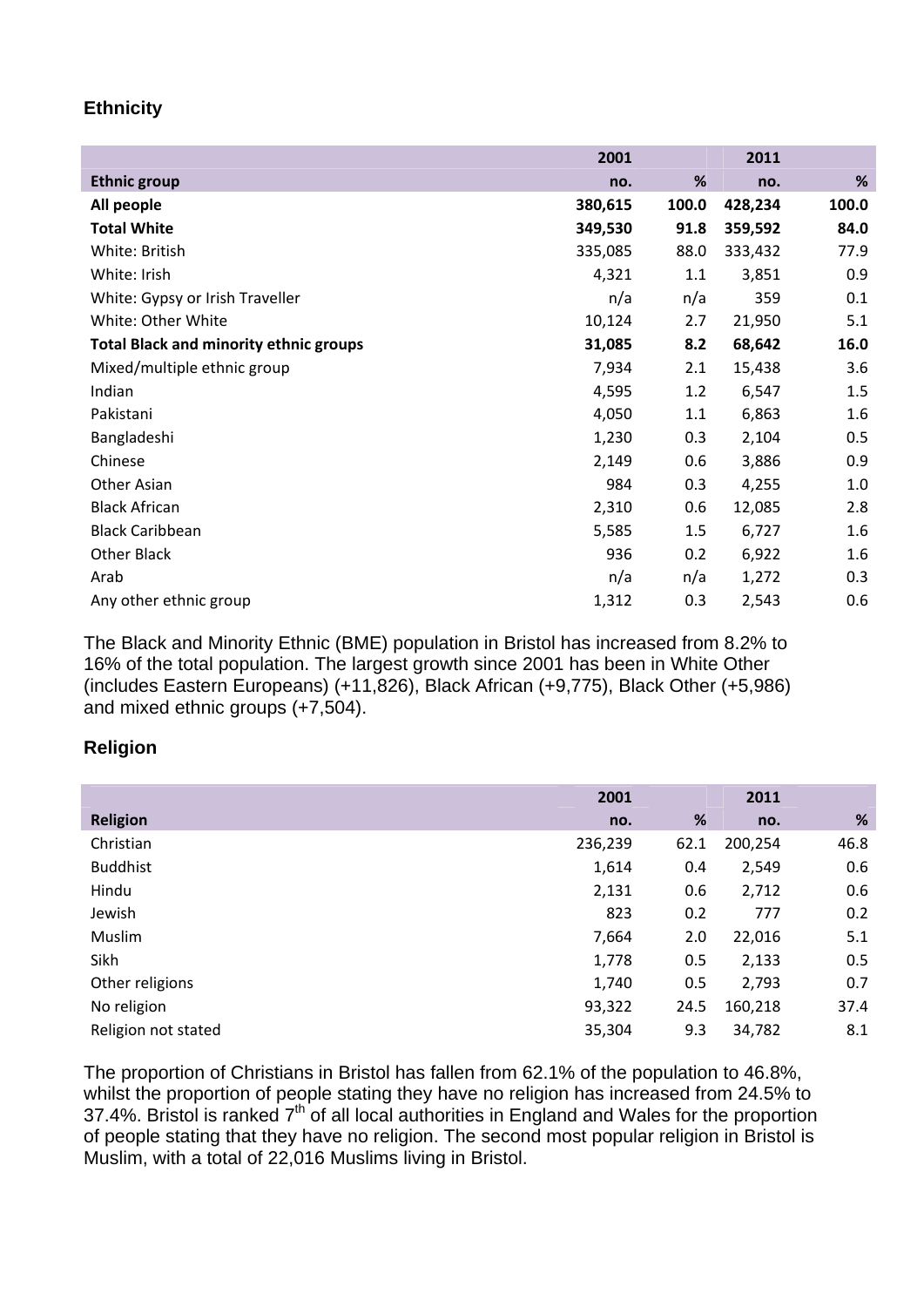## **Health and carers**

|                                        | 2001   |      | 2011    |      |
|----------------------------------------|--------|------|---------|------|
| Health and provision of unpaid care    | no.    | %    | no.     | %    |
| Long-term health problem or disability | 67.739 | 17.8 | 71.724  | 16.7 |
| People with good or very good health   | n/a    | n/a  | 352,307 | 82.3 |
| People who provide unpaid care         | 35,344 | 9.3  | 40.138  | 9.4  |

Since 2001 there has been a fall in the proportion of people with a long-term health problem or disability from 17.8% to 16.7%, although numbers have increased from 67,739 to 71,724. The number of people providing unpaid care has increased from 35,344 to 40,138 carers.

### **Economic activity**

|                                             | 2001    |                  | 2011    |       |
|---------------------------------------------|---------|------------------|---------|-------|
| <b>Economic activity</b>                    | no.     | %                | no.     | %     |
| Persons aged 16-74                          | 279,083 | 100.0            | 321,506 | 100.0 |
| <b>Total economically active</b>            | 186,878 | 67.0             | 227,119 | 70.6  |
| Full time employees                         | 115,443 | 41.4             | 127,829 | 39.8  |
| Part time employees                         | 32,993  | 11.8             | 42,980  | 13.4  |
| Self employed                               | 19,281  | 6.9              | 27,106  | 8.4   |
| Unemployed                                  | 8,599   | 3.1              | 13,817  | 4.3   |
| Full-time student                           | 10,562  | 3.8 <sub>2</sub> | 15,387  | 4.8   |
| <b>Economically inactive persons 16-74:</b> | 92,205  | 33.0             | 94,387  | 29.4  |
| Retired                                     | 31,086  | 11.1             | 31,534  | 9.8   |
| Student                                     | 22,321  | 8.0              | 28,932  | 9.0   |
| Looking after home/family                   | 16,344  | 5.9              | 12,556  | 3.9   |
| Long-term sick or disabled                  | 13,850  | 5.0              | 13,973  | 4.3   |
| Other                                       | 8,604   | 3.1              | 7,392   | 2.3   |

Economic activity rates – the proportion of people aged 16-74 in work or looking for work - have increased since 2001 from 67% to 70.6%. The number of people self employed in Bristol has increased from 19,281 (6.9% of all people aged 16-74) to 27,106 (8.4% of all people aged 16-74).

#### **Qualifications**

|                                                     | 2001   |      | 2011    |      |
|-----------------------------------------------------|--------|------|---------|------|
| <b>Qualifications and students</b>                  | no.    | %    | no.     | %    |
| No qualifications                                   | 72.785 | 26.1 | 70.478  | 20.2 |
| Qualified to degree level and above                 | 68.375 | 24.5 | 114.621 | 32.8 |
| Total number of full-time students aged 18 and over | 25,573 |      | 35,638  |      |

There are now more people aged 16 and over educated to degree level and above (32.8%) than there are people with no qualifications (20.2%).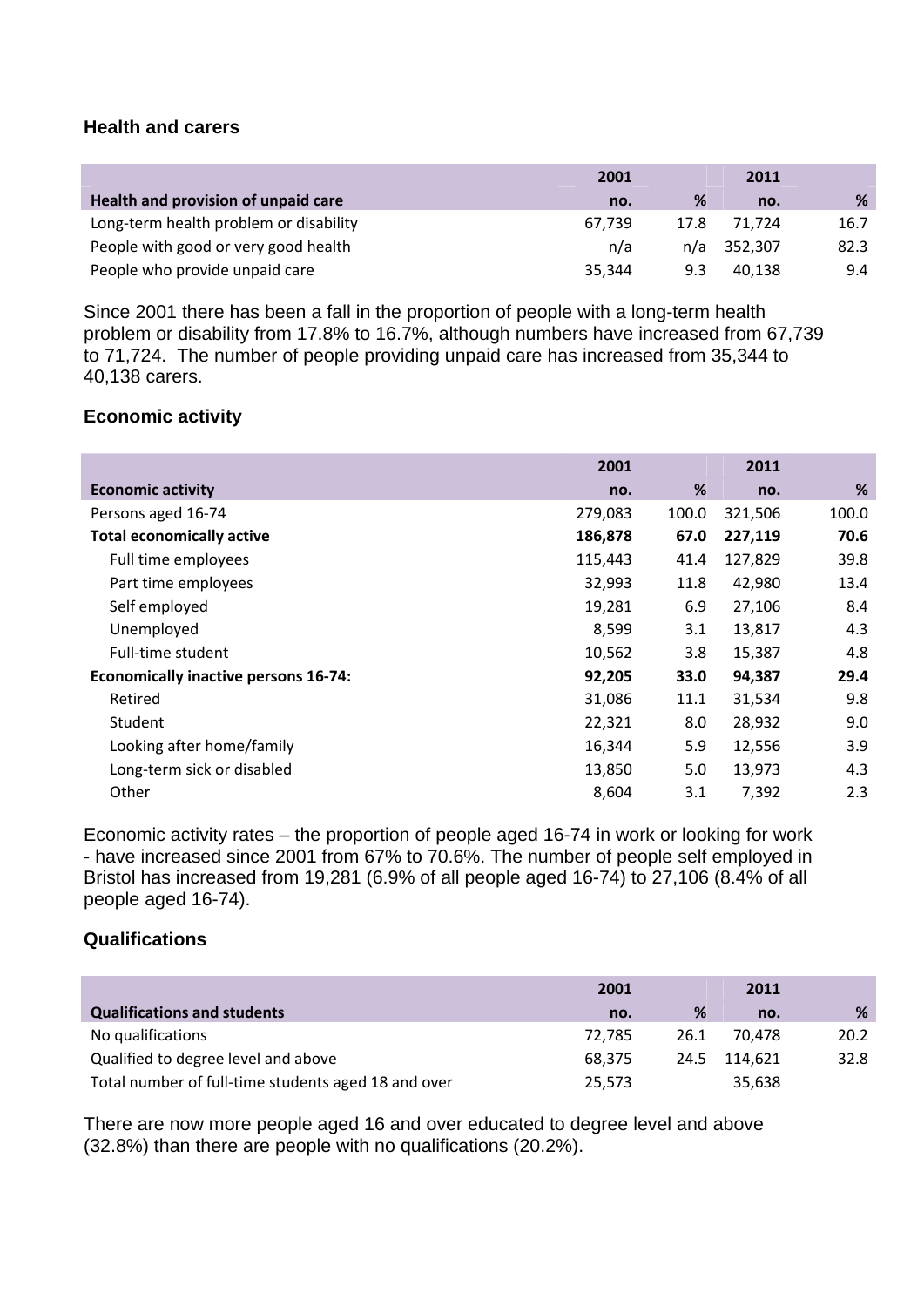# **Housing tenure**

|                                                     | 2001    |       | 2011    |       |
|-----------------------------------------------------|---------|-------|---------|-------|
| <b>Household tenure</b>                             | no.     | ℅     | no.     | %     |
| Total households                                    | 162,090 | 100.0 | 182,747 | 100.0 |
| Owned outright or buying                            | 102,084 | 63.0  | 100,093 | 54.8  |
| Rented from housing association [1]                 | 7,007   | 4.3   | 10,589  | 5.8   |
| Rented from local authority [1]                     | 30,036  | 18.5  | 26.494  | 14.5  |
| Rented privately [1]                                | 19,777  | 12.2  | 40.401  | 22.1  |
| Other private rented including living rent free [1] | 3,186   | 2.0   | 5,170   | 2.8   |
|                                                     |         |       |         |       |

[1] The 2001 data been adjusted to include people wrongly allocated as living rent free.

Of the 182,747 occupied households in Bristol, the majority of households are owner occupied (54.8%) with the remainder (45.2%) being rented either from a social provider or a private landlord or letting agency. The private rented sector has increased significantly since 2001, rising from 12.2% to 22.1% of all accommodation in Bristol.

## **Accommodation type**

|                                                          | 2001    |       | 2011    |       |
|----------------------------------------------------------|---------|-------|---------|-------|
| <b>Accommodation type</b>                                | no.     | %     | no.     | %     |
| Total household spaces                                   | 167,123 | 100.0 | 189,885 | 100.0 |
| Detached                                                 | 10,655  | 6.4   | 11,164  | 5.9   |
| Semi-detached                                            | 48,470  | 29.0  | 49,983  | 26.3  |
| Terraced (including end-terrace)                         | 61,145  | 36.6  | 63,331  | 33.4  |
| Flat; maisonette or apartment:                           |         |       |         |       |
| Purpose-built block of flats or tenement                 | 24,456  | 14.6  | 40,016  | 21.1  |
| Part of a converted or shared house (including bed-sits) | 19,438  | 11.6  | 22,074  | 11.6  |
| In a commercial building                                 | 2,750   | 1.6   | 3,149   | 1.7   |
| Caravan or other mobile or temporary structure           | 209     | 0.1   | 168     | 0.1   |

Of all the housing development that has taken place since 2001, more than two thirds (68%) has been in the form of purpose built flats.

## **Cars**

|                                       | 2001    |      | 2011    |      |
|---------------------------------------|---------|------|---------|------|
| <b>Amenities and car availability</b> | no.     | %    | no.     | %    |
| No central heating                    | 14,305  | 8.8  | 5,187   | 2.8  |
| No car available                      | 46,674  | 28.8 | 52,814  | 28.9 |
| 2 or more cars available              | 39,855  | 24.6 | 47.450  | 26.0 |
| Total number of cars                  | 165,334 |      | 190,530 |      |

On Census Day there was a total of 190,530 cars/vans in Bristol, this is 25,196 more than in 2001. On average there are 1.04 cars per household.